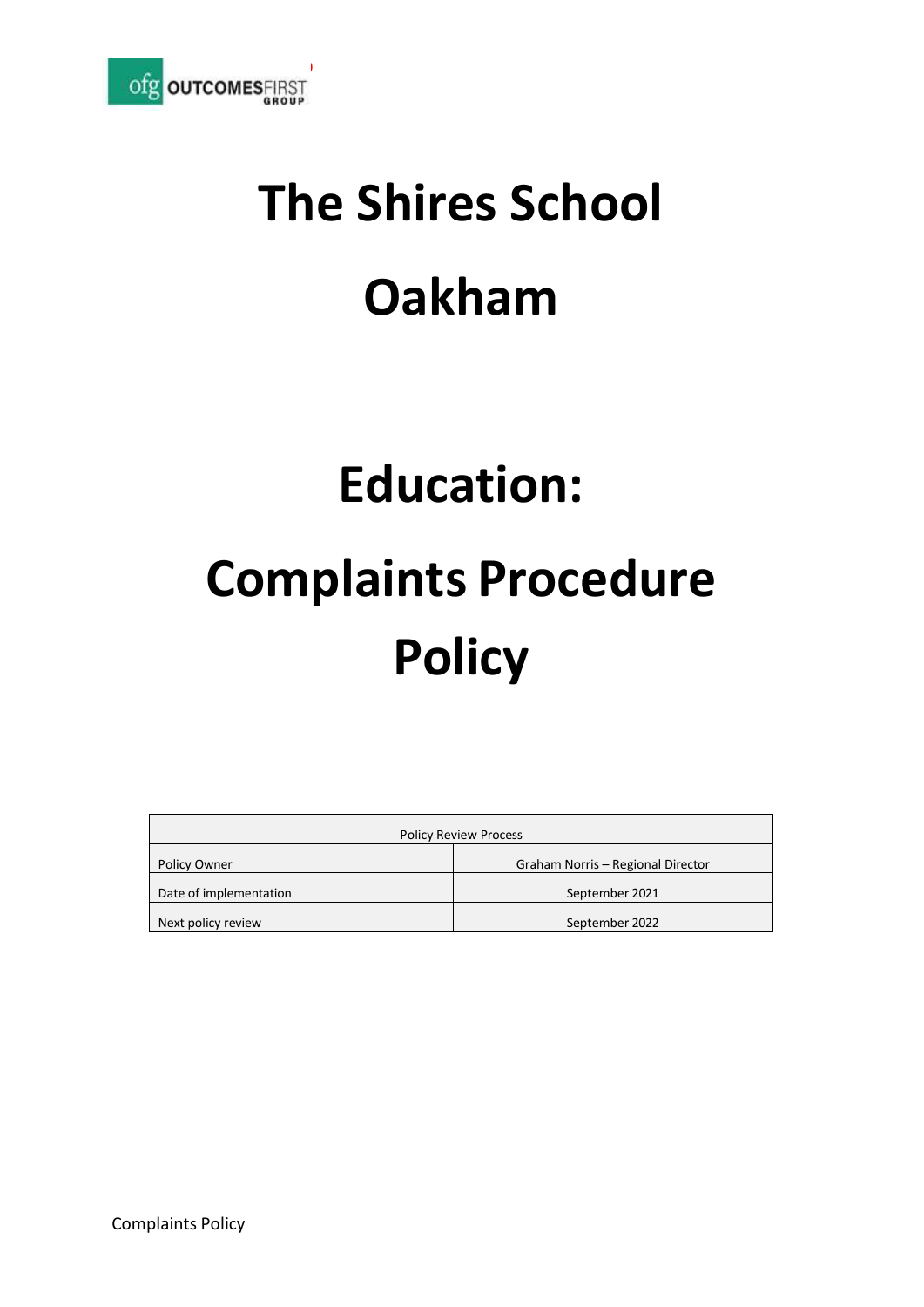

This complaints procedure, as required by law in paragraph 33 [Part 7 of the Independent School Standards) and the number of complaints registered under the formal procedure during the preceding school year will be made available on the school's website.

#### **The difference between a concern and a complaint**

A 'concern' may be defined as 'an expression of worry or doubt over an issue considered to be important for which reassurances are sought'.

A complaint may be generally defined as 'an expression of dissatisfaction however made, aboutactions taken or a lack of action'.

It is in everyone's interest that complaints are resolved at the earliest possible stage. Many issues can be resolved informally (Stage 1), without the need to invoke formal procedures (Stages 2 & 3).We take all concerns seriously and will make every effort to resolve any matter raised, as quickly as possible.

#### **Who can make a complaint?**

Any person, including members of the public, may make a complaint about any provision of facilities or services provided, unless separate statutory procedures apply (such as exclusions oradmissions).

The complaints procedure does not apply to prospective pupils who have no right of complaint.

#### **Complaints from Parents/Carers**

The procedures set out below only relate to complaints from parents of pupils, i.e., persons for whom education is being provided at the school. The process set out below does not cover complaints from parents of pupils who have left (except in cases where the complaints processwas started when the pupil was still being educated at the school).

It is expected that complaints are made as soon as possible after an incident arises (although three months is generally considered to be an acceptable time frame in which to lodge a complaint). The procedures below will be followed in the event of a complaint being made by parents or carers against the school (complaints are not limited to parents or carers of childrenthat are registered at the school).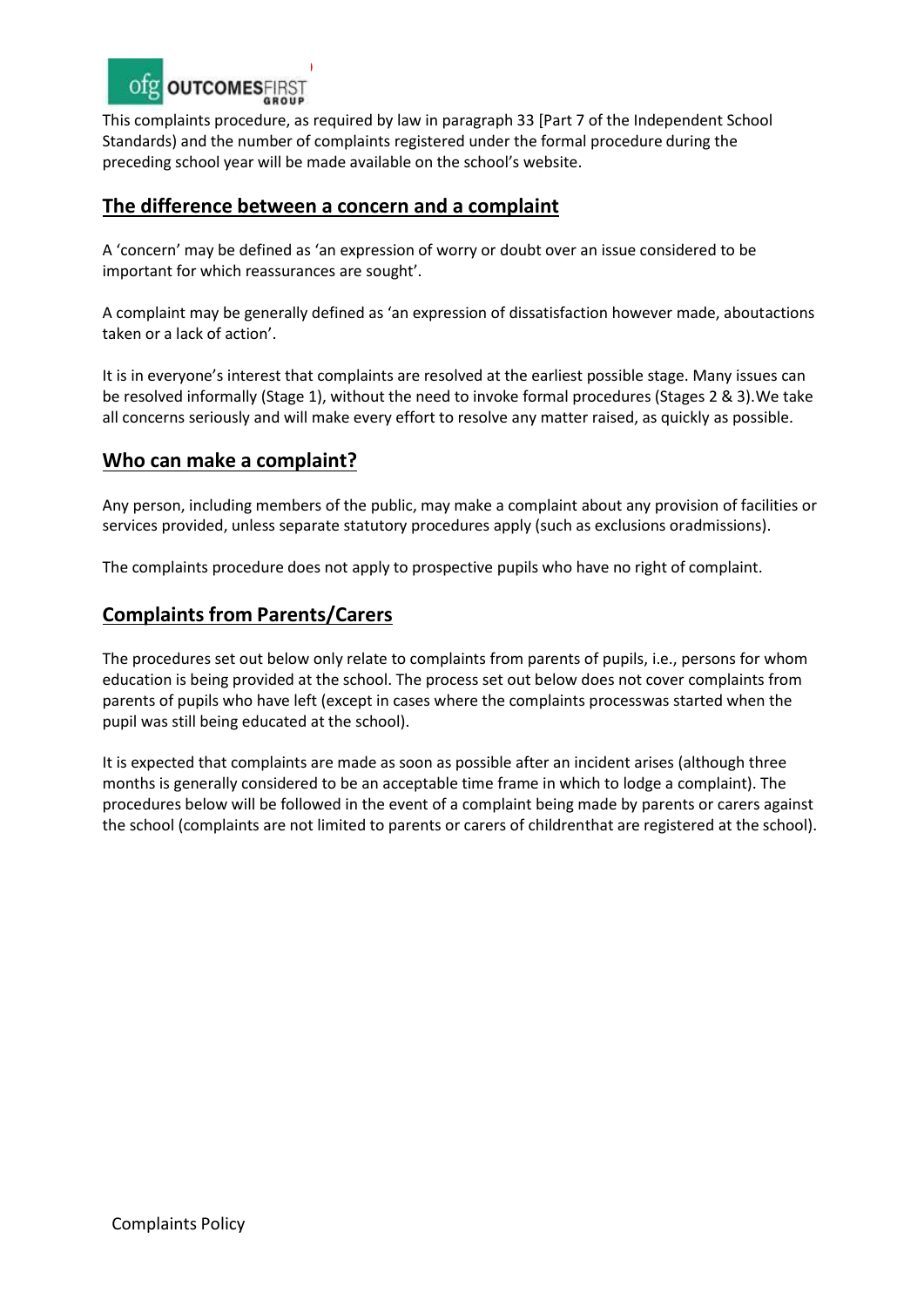

If parents or carers have a complaint against the school, they may initially wish to contact the school informally either by telephone, in writing or personally after making an appointment. The school will ask the complainant what they think might resolve the issue. The school will considerand resolve as quickly, and efficiently as possible the complaint and will respond with the outcome **within 10 working days** of receiving the complaint. Where further investigations are necessary that may exceed this period, amended time limits will be communicated with an explanation for the delay.

## **Formal Complaint (Stage 2)**

If parents or carers are not satisfied with the response at Stage 1, they should write formally to the Headteacher of the school (see end of document for contact details)

The Headteacher will investigate the complaint further and respond in writing **within 10 working days** of receiving the formal complaint in writing. Where further investigations are necessary that may exceed this period, amended times will be communicated with an explanation for the delay.

If the complaint is against the Headteacher, the complaint should be addressed to the Chair of Governors, also known as the 'Regional Director'. Their contact details are at the end of the document. The Schools' Chair of Governors will investigate and respond within **20 working days** of receiving the formal written complaint.

### **Formal Complaint (Stage 3)**

- 1. If the parents or carers are not satisfied with the response from Stage 2, they should inform the School's Chair of Governors who will arrange a panel to hear the complaint.
- 2. The panel will comprise three people not directly involved in the matters detailed in the complaint. At least one member of the panel will be independent of the running and management of the school. The membershould not only be outside the school's workforce, and not a member of governing body/proprietorial body, but also should not be otherwise involved with the management of the school.
- 3. The date of the panel meeting will consider the availability of the parents or carersas well as the school and will take place **within 30 working days** of receiving formal notification that the complainant is unhappy with the outcome of the stage 2 complaint, and their desire to proceed to stage 3.
- 4. Parents or carers will be invited to bring with them another person or persons to support them at the panel hearing if they wish. The panel hearing does not confer a right on a parent to have a legal representative to make representations on their behalf at the hearing.
- 5. The panel will hear the complaint and will hear the outcome of the school's investigations and its response to these. The panel will then make findings and recommendations which will be communicated in writing **within 10 working days** of the conclusion of the hearing to the Proprietor, Director of Education, the Headteacher, the parent or carer and, where appropriate, the person complained about.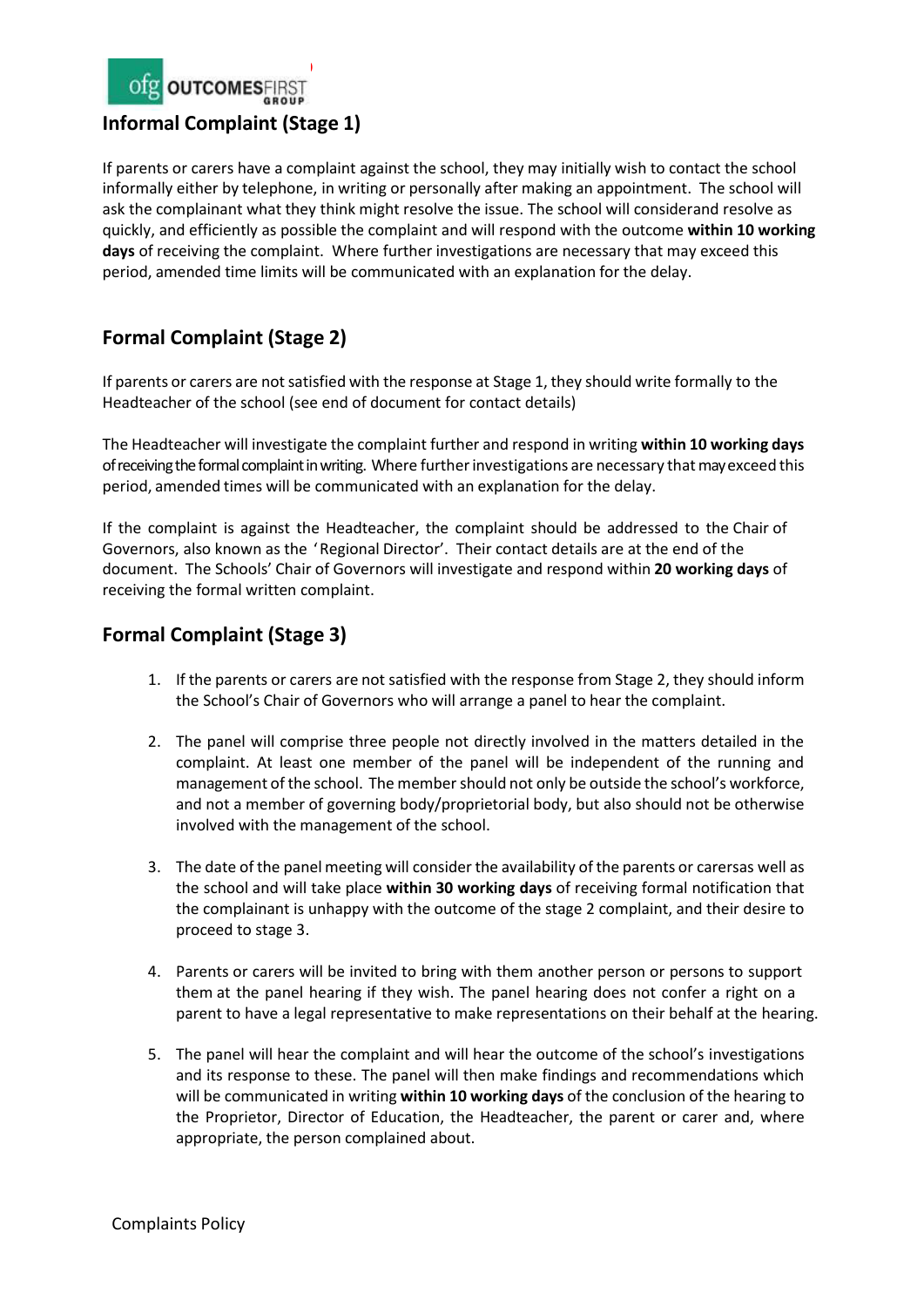

- 6. If a parent does not exercise the right to attend a panel hearing (they are entitle to be accomapanied), the panel will meet in linewith this policy. The school's arrangements for the panel hearing will be reasonable to facilitate the parent(s) exercising the right of attendance.
- 7. A written record of all complaints and their resolution, whether they proceeded to a panel hearing or not, will be kept on the school premises by the Headteacher (Equality Act 2010) and made available to the Proprietor and Ofsted inspectors on request. The school will record the progress of the complaint and the outcome. These records and any correspondence relating to a complaint will remain confidential, except where the Secretary of State or a body conducting an inspection under section 109 of the 2008 Education Act requests access to the records.
- 8. The number of complaints registered under the formal procedure during the preceding school year will be published on the school website. Only level 2 and level 3 complaints will be published.

### **Complaints from Pupils**

The procedures below will be followed in the event of a pupil making a complaint against a member of staff, a fellow pupil or any other person or situation either in school or outside.

- Pupils may wish to talk to an adult they trust about a situation relating to school or to a situation outside school.
- Pupils are reminded that, although they may speak to any member of staff, there may beoccasions where information will have to be referred to other agencies such as Children'sServices.
- Within school, pupils may talk to any member of Education Staff.
- A pupil may merely need a trusted adult to talk a situation through with and may not be making a formal complaint. However, all actual complaints made by pupils will be recorded by the member of staff in the Complaints Log. The school response to the complaint will also be recorded. If the complaint is serious the pupil's parents/carers will be informed of both the complaint and the outcome. Some complaints will be referred to other agencies or to the Local Authority. If necessary, a meeting will be called to discuss the issues further.
- A pupil may ask to speak to an adult from an outside agency. The school will, wherever possible, put the pupil in contact with a representative of the appropriate agency. The referral will be notedin the pupil's file.
- If the complaint is an allegation against a member of staff, then the school's safeguarding policy must be followed in addition to recording the complaint. Failure to follow this process may result in disciplinary action.

#### **Learning from Complaints**

- At The Shires, we are dedicated to ensuring that we learn from all concerns and complaints raised, regardless of the outcome
- This includes ensuring that appropriate action is taken by the school as a result of the

Complaints Policy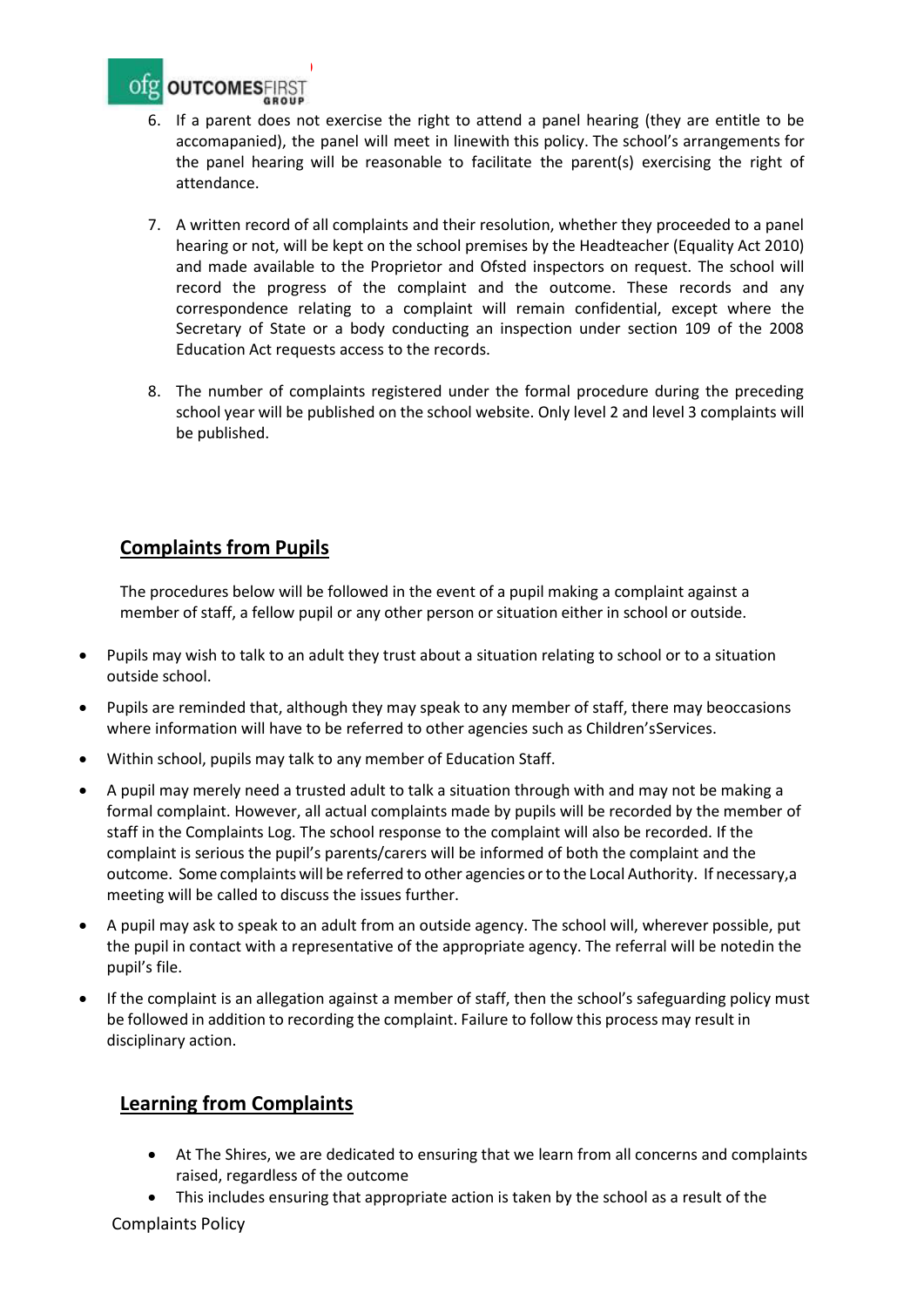

complaint, regardless of whether they are upheld.

• This should include learning from complaints both in relation to staff and individuals development as well as wider organisation learning and service development.

#### **Unreasonable Complainants**

The school is committed to dealing with all complaints fairly and impartially, and to providing a high -quality service to those who complain. We will not normally limit the contact complainants have with the school. However, we do not expect our staff to tolerate unacceptable behaviour and will take action to protect staff from that behaviour, including that which is abusive, offensive, or threatening.

The school defines unreasonable complainants as 'those who, because of the frequency or nature of their contacts with the school, hinder our consideration of their or other people's complaints'.

A complaint may be regarded as unreasonable when the person making the complaint:

- refuses to articulate their complaint or specify the grounds of a complaint or the outcomes sought by raising the complaint, despite offers of assistance.
- refuses to co-operate with the complaints investigation process while still wishing their complaint to be resolved.
- refuses to accept that certain issues are not within the scope of a complaints procedure.
- insists on the complaint being dealt with in ways which are incompatible with the adopted complaints procedure or with good practice.
- introduces trivial or irrelevant information which the complainant expects to be considered and commented on, or raises large numbers of detailed but unimportant questions,and insists they are fully answered, often immediately and to their own timescales.
- makes unjustified complaints about staff who are trying to deal with the issues and seeks to have them replaced.
- changes the basis of the complaint as the investigation proceeds.
- repeatedly makes the same complaint (despite previous investigations or responses concluding that the complaint is groundless or has been addressed).
- refuses to accept the findings of the investigation into that complaint where the school's complaint procedure has been fully and properly implemented and completed including referral to the Department for Education.
- seeks an unrealistic outcome.
- makes excessive demands on school time by frequent, lengthy, complicated, and stressful contact with staff regarding the complaint in person, in writing, by email and by telephone while the complaint is being dealt with.

A complaint may also be considered unreasonable if the person making the complaint does so either face-to-face, by telephone or in writing or electronically:

- maliciously
- aggressively
- using threats, intimidation, or violence
- using abusive, offensive, or discriminatory language
- knowing it to be false
- using falsified information
- publishing unacceptable information in a variety of media such as in social media websites and newspapers.